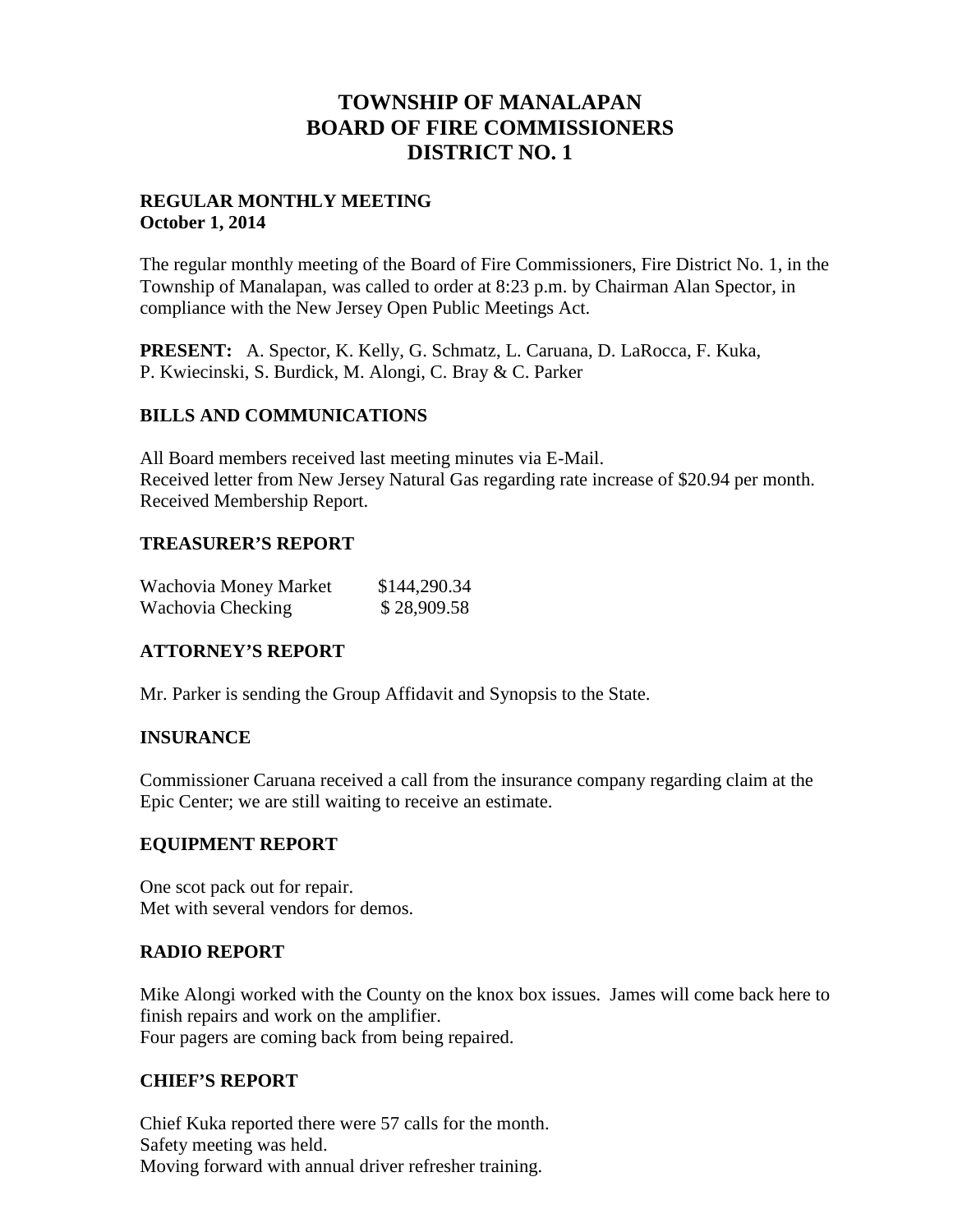## **TRUCK REPORT**

26-1-80 – Waiting for Fire & Safety to come back.

#### **ASSOCIATION REPORT**

Steve Burdick is waiting for an estimate from Stockels regarding the back. Had an issue with alarm pads on building this week

### **TRUSTEES' REPORT**

No report.

#### **OLD BUSINESS**

See attached.

#### **NEW BUSINESS**

Commissioner Schmatz made a motion to pay all vouchers; this was seconded by Commissioner LaRocca. All voted aye.

Commissioner Schmatz made a motion for \$790 for winch training class; this was seconded by Commissioner LaRocca. All voted aye.

Commissioner LaRocca made a motion for \$45,389.80 to purchase a new compressor; this was seconded by Commissioner Schmatz. All voted aye.

Commissioner Kelly made a motion not to exceed \$5,000 to purchase fire prevention items; this was seconded by Commissioner Schmatz. All voted aye.

Meeting opened to the public at 9:03 P.M.

A motion was made by Commissioner Spector to adjourn; it was seconded by Commissioner Kelly and all voted aye.

Meeting adjourned at 9:04 P.M.

Respectfully submitted, Kenneth Kelly, Clerk